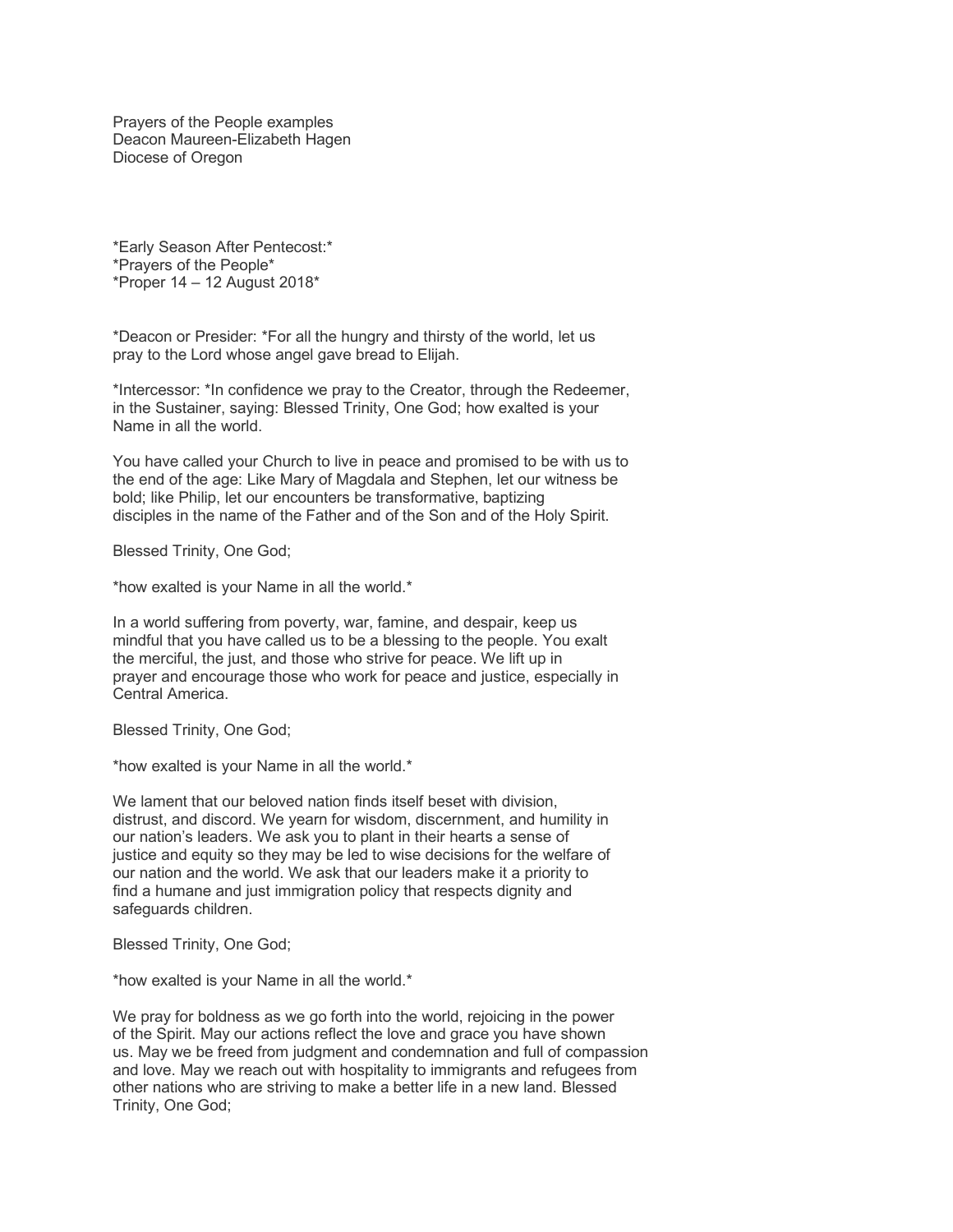\*how exalted is your Name in all the world.\*

Give strength and peace to all who suffer in body, mind, or spirit. From our prayer list, we lift up in prayer Kristi, Susy, Bruce, Kodiella, Dedi, and those who are separated from their families.

We also lift up those who have died.

Remembering the lives of Florence Nightingale, Jeremy Taylor, Jonathan Myrick Daniels, William Porcher DuBose, and all those who have gone before us, let us offer ourselves to one another and to the living God through Christ. \*Amen\*.

\*Presider\*: Father in heaven, giver of the bread of life, hear the prayers we offer this day for all those in danger and need and bring your beloved children to your eternal banquet; through Jesus Christ our Lord.

\*Amen. \*

\*Late Season after Pentecost\* \*Prayers of the People\* \*Proper 23B\* \*14 October 2018\*

\*Deacon or Presider: \*Let us offer prayers to God who gathers the poor in the kingdom.

\*Intercessor: \*In You, O Lord, we live and move and have our being. Trusting in your goodness, we bring you our hopes, needs, and concerns.

We come together as the Body of Christ, the Church. Help us to live into your mission of love and reconciliation.

God of Love and Justice:

\*Hear the prayers of your people.\*

We live in a war beset by war, poverty, and indifference. Help make of us instruments of your peace, seeking to serve rather than to be served.

God of Love and Justice:

\*Hear the prayers of your people.\*

We find ourselves living in a nation divided. Help us to be beacons of truth and justice, mercy and compassion.

God of Love and Justice:

\*Hear the prayers of your people.\*

We see in our community homelessness, isolation, and despair. Help us to